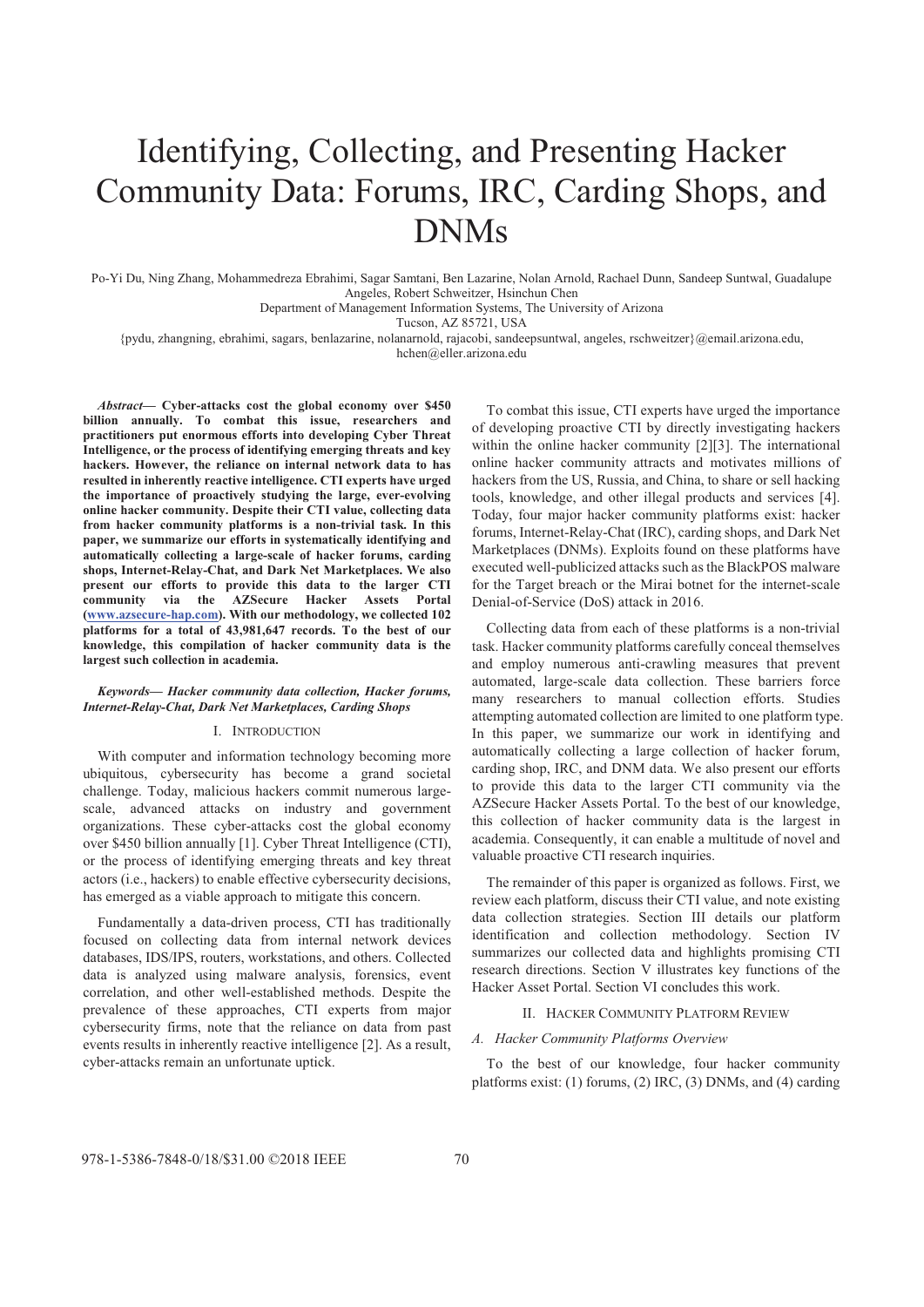shops. Table I describes each platform and their CTI value.

| Platform         | <b>Description</b>                                                         | <b>CTI</b> Value                                                                                                     |  |
|------------------|----------------------------------------------------------------------------|----------------------------------------------------------------------------------------------------------------------|--|
| Hacker<br>Forums | Message board<br>allowing members to<br>post messages that are<br>archived | Key threat actor identification;<br>sharing of hacking tools; indication<br>of access to other hacker<br>communities |  |
| <b>IRC</b>       | Plain-text, instant<br>messaging,<br>communication that is<br>not archived | Sharing of hacking knowledge and<br>potential target; indication of<br>access to other hacker communities            |  |
| <b>DNMs</b>      | Markets on Tor that<br>sell illicit goods via<br>cryptocurrency            | Early indicator for breached<br>companies; in-depth understanding<br>of underground economy                          |  |
| Carding<br>Shops | Shops selling stolen<br>credit/debit cards and<br>sensitive data           | Monitoring trafficking of internet<br>fraud industry; precaution of<br>breaches before happen                        |  |

| TABLE I. HACKER COMMUNITY PLATFORM SUMMARY |  |  |  |
|--------------------------------------------|--|--|--|
|--------------------------------------------|--|--|--|

The four hacker community platforms create an ecosystem of hacker activities. Hackers use forums and/or IRC to freely discuss and share Tools, Techniques, and Processes (TTP) and advertise hacking services. Hackers freely download these tools or navigate to DNMs to purchase exploits. These tools help hackers conduct cyber-attacks to attain sensitive data such as credit/debit cards, Social Security Numbers (SSN), and logins to sell on DNMs and/or carding shops for financial gain. Each platform is further detailed in the following sub-sections.

## *1) Hacker Forums*

Hacker forums are the most common and largest platforms for hackers to share hacking resources [4]. Hackers use these message boards to post messages within threads of conversations related to hacking tools, techniques, and malicious source code. Among the four major platforms, forums are the only one allowing hackers to post malicious exploits for others to freely download [5]. Figure 1 illustrates an example of a hacker sharing ransomware. Sharing hacking assets enables individuals with limited hacking skills to become capable of conducting cyberattacks [4]. This characteristic, combined with the rich metadata (e.g., post content, post date) make forums a viable data source for monitoring the TTP of hackers, identifying key actors, and discovering emerging threats.



Figure 1. An example of a hacker forum member sharing ransomware code

#### *2) Internet-Relay-Chat (IRC)*

Built on a separate protocol, an IRC server can hold multiple channels, containing conversations about pre-defined topics [4]. Although not originally intended for hackers, IRC channels have become a popular medium for hacktivist groups to share hacking knowledge. Figures 2 and 3 illustrate two examples of user behaviors on hacker IRC. Figure 2 depicts hackers sharing links to forums with illegal contents. Figure 3 illustrates an IRC user demanding hacking service with a provided target IP.

| 02:41 <+Meow> Title: Mr. Hands (deathaddict.com: encrypted)                                                     |
|-----------------------------------------------------------------------------------------------------------------|
| 02:42 < MaLi> Nice deflection snowman.                                                                          |
| 02:42 < MaLi> Stop being a cuck.                                                                                |
| 02:42 < Animosity> That link tho                                                                                |
| 02:43 < The Snowman> .ud cuck                                                                                   |
| 02:43 <+Effexor> Definition: Another name for the great Onision leader of cuckolds. In Cuck fashion, Onision is |
| 02:43 <+Effexor> Example: There goes lord Onision again being the biggest Cuck that ever cucked in the history  |
| 02:43 <+Effexor> Tags: cuckold, cucked, cucks, cock, black cucked, cucking, cuckloaded, fuck, shit, agressor    |
| 02:43 < GrnMessiah) http://xrmro77i3lixucja.onion/                                                              |
| Figure 2. An example of hackers sharing links containing illegal contents                                       |
| 11:59 < Gustav> hack this ip 172.98.79.37                                                                       |
| 11:59 < Gustav> ddos it                                                                                         |
| 11:59 < Gustav> it's my school                                                                                  |
| 12:00 < Gustav> I love you                                                                                      |
|                                                                                                                 |

Figure 3. An example of an IRC user demanding hacker service

Unlike forums, IRC conversations are not archived and must be collected in real-time. Additionally, IRC messages are broadcast to all channel participants. If a user loses server connection, he/she cannot retrieve the conversation for that time period [6]. This allows hackers to share hacking knowledge and targets more freely. As a result, collecting IRC data can help understand hacker behaviors, targets, and emerging threats.

#### *3) Dark Net Marketplaces (DNMs)*

DNMs operate as Tor hidden services, and are one of the major platforms on which users make illegal transactions with cryptocurrency [7]. Products such as drugs, hacking tools, weapons, and stolen personal documents can easily be found on DNM. Access to DNMs are often indicated by other hacker communities such as hacker forums and IRC channels [4].

Two categories of DNM data exist: product and seller. Each product listing contains a name, description, price, delivery destinations, and product category. Seller information includes seller history, ID, rating and trust level, PGP keys, etc. Figure 4 illustrates an example of a product listing page on DNM, where a scam page of PayPal to conduct phishing attacks is sold.



Figure 4. An example of a product listing page on DNM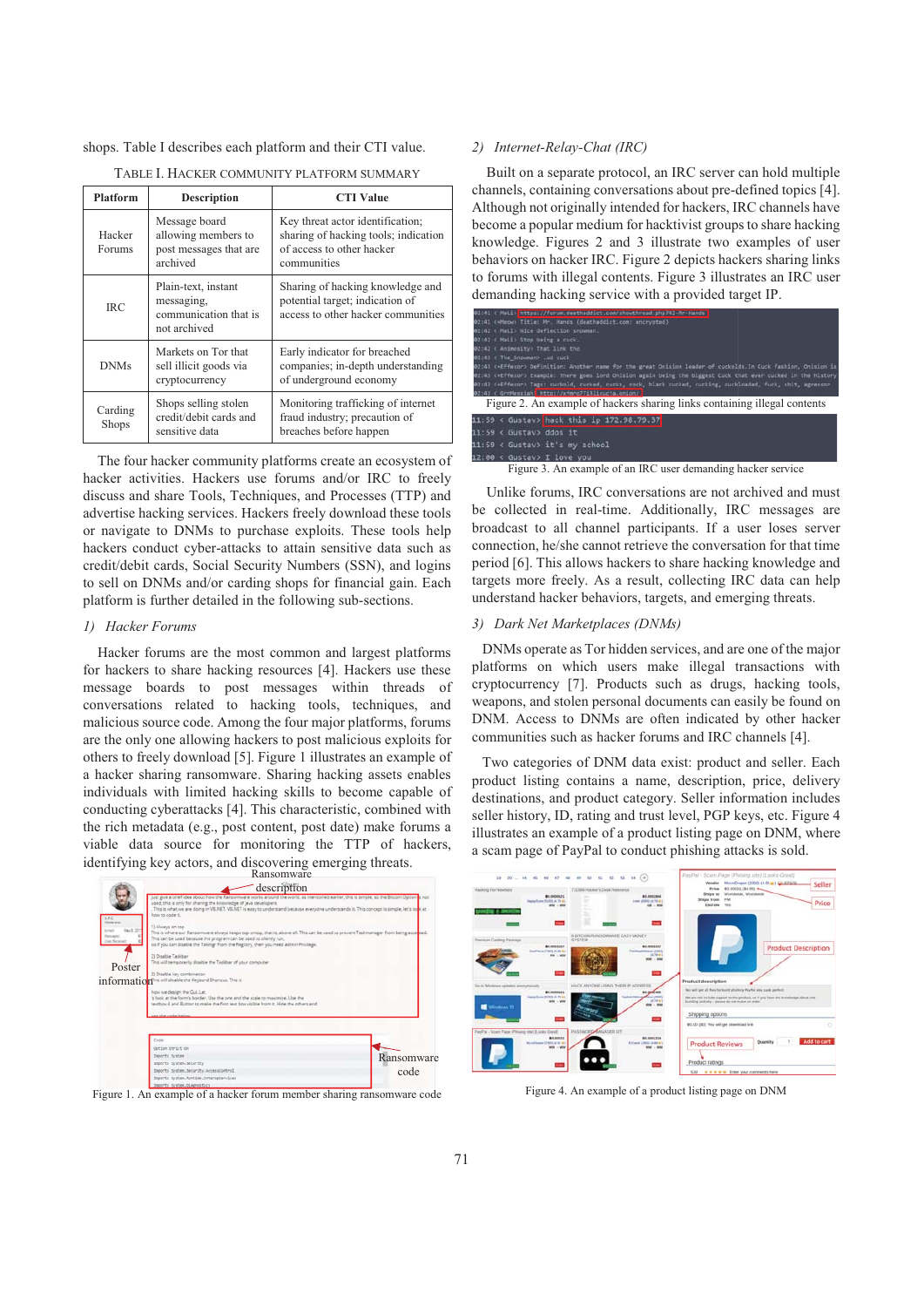Data and information stolen from breached companies are often sold on DNM. Thus, DNMs can serve as an early indicator for breached organizations. Also, past research indicate the thriving of DNM has raised concern in public health and law enforcement, for holding an abundant amount of drug listing [8][9]. Researchers observed that DNM users often share information about reliable seller and quality goods among DNM [9][10]. Moreover, DNM has been leveraged to explore the product distribution network [11]. While Tor's untraceable nature makes linking DNM users to their true identity is a nontrivial task, studying their behavior can provide an in-depth understanding about the underground economy.

## *4) Carding Shops*

Carding shops facilitate many underground economy activities by providing high quality carding services [4]. A large amount of stolen card data is traded and diffused through carding shops [12]. Since carding data are duplicable and recyclable, the rapid dissemination of card information can inflict significant financial losses on cardholders. Carding shop data can be divided into payment card data, identity data, and credential data [13]. Payment card data is the major product type in carding shop, and it can be further categorized into "Dumps" and "Fullz" based on the amount of information carried by the product. Dumps refer to the raw information retrieved from the magnetic stripe of the card. Fullz includes the full information of the victim, including name, address. Both Dumps and Fullz contain three sections: card information, source, and price. Beyond these two, SSNs and logins are also commonly found on carding shops.

Carding shops have unique CTI value as they provide a comprehensive view of carding fraud. Despite its importance, little academic literature exists about them [4]. Past researchers have analyzed relationships between each attribute and price by comparison to identify that card data is packaged, with a label, to periodically release on carding shop [12]. Despite this useful discovery, significant potential remains for carding shop data to be used as a source of identifying exploited individuals and financial institutions.

# *B. Hacker Community Data Collection: Existing Approaches and Challenges*

Unlike traditional social media sites, researchers face numerous issues when collecting hacker community platforms. Web-based platforms (i.e., forums, shops, DNMs) employ anticrawling measures such as drive-by malware, session timers, user-agent checks, CAPTCHA, and others. IRC data must be collected in real-time. These challenges have limited many researchers to manual collection efforts, or to studying old datasets (e.g., dumped SilkRoad, archived forums). While still valuable, such procedures result in incomplete and/or dated CTI insights. Studies employing automated collection procedures are often limited to one platform type (e.g., forums). However, each hacker community platform is interconnected with others. Thus, the focus on collecting one platform prevents comprehensive CTI development. These issues motivate the development of large-scale, automated crawling approaches.

### III. COLLECTION METHODOLOGY

We developed a systematic approach to gather a comprehensive collection of hacker community data. The process has three phases, platform identification, enhanced automated collection, and content parsing. We summarize each in the following sub-sections.

# *A. Hacker Community Platform Identification*

The first stage in any data collection task is identifying the appropriate data sources. We use three approaches to identify hacker platforms: suggestions from cybersecurity experts, surface web and Tor search engines, and snowball identification. Using all three ensure a comprehensive, high-quality coverage. Irrespective of approach, we only collected platforms containing significant amounts of cybersecurity content. We deliberately avoided platforms specializing in weapons or pornography, as such content has minimal CTI value.

In the first strategy, our team consulted with the National Cyber-Forensics Training Alliance (NCFTA), a major nonprofit organization focusing on the CTI sharing across private, public, and academic sectors, and Policing in Cyberspace (POLCYB), an internationally recognized law enforcement entity. Both suggested platforms providing valuable cybersecurity data and also recommended keywords as input for surface web and Tor-based (e.g., Grams) search engines to identify additional platforms. Since hackers often information on traditional social media platforms (e.g., Twitter, Facebook, YouTube), these keywords were also inputted into these sites to identify additional platforms. Figure 5 depicts a YouTube video of Anonymous recruiting for their IRC channel, #OpTestet.



[ENG VERSION] Anonymous ▶ #OpTestet ZAD Partout / Barrage de Sivens -TESTET

Figure 5. An example of a recruiting video of Anonymous on YouTube

The platforms identified from the first two approaches were used as "seeds" for our final strategy: snowball identification. Hackers within these platforms often post links to other platforms. We followed these links and identified if they contained valuable cybersecurity content. The newly identified platforms were used as new seeds to identify additional platforms.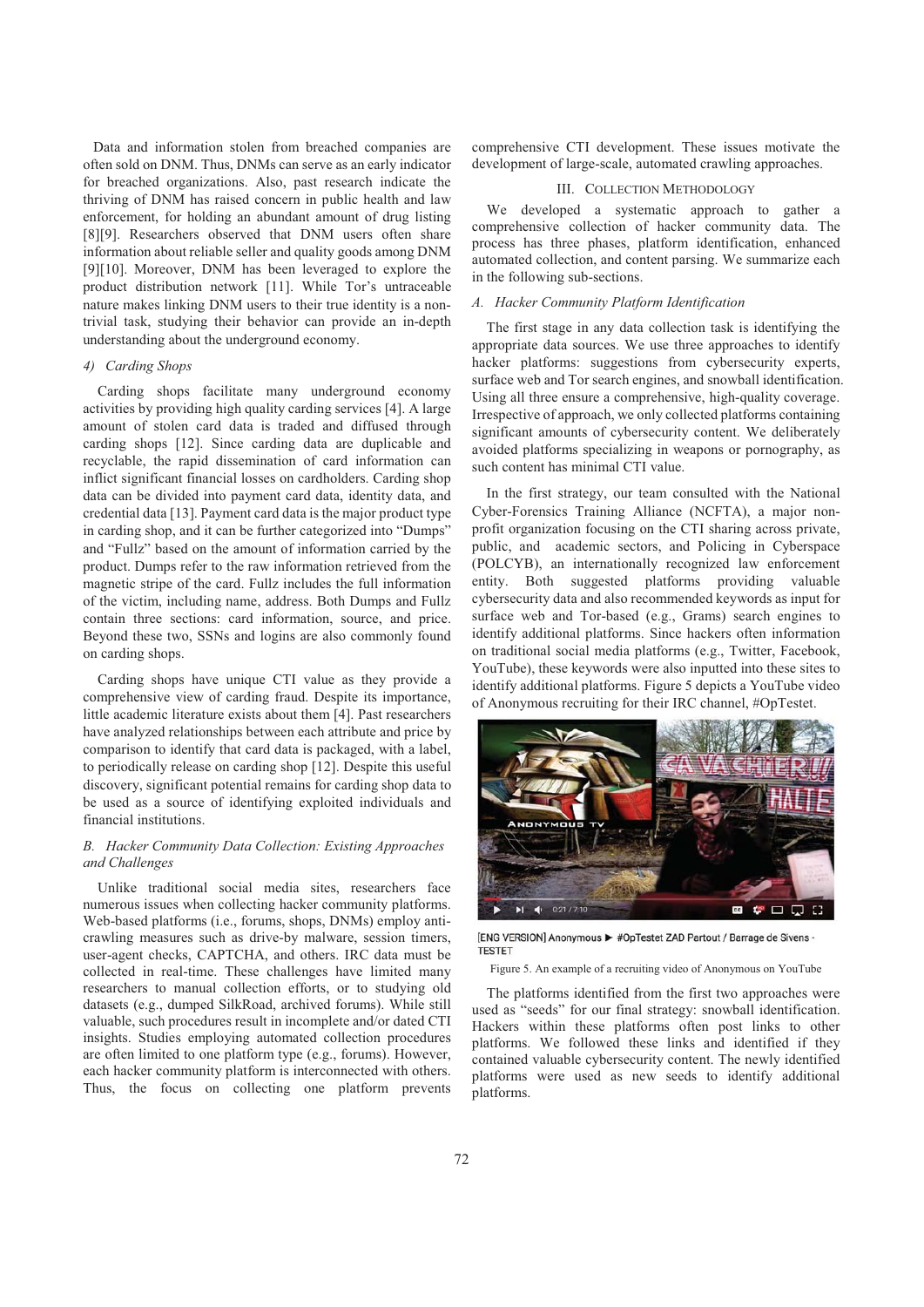## *B. Enhanced Automated Collection Procedures*

Collection processes for hacker community data vary. Past web-based platforms (i.e., forums, DNMs, carding shops) research usually conducted undirected web crawlers to collect the raw data in the HTML format. To address the anti-crawling challenges detailed in our review, we upgraded our crawler to directly collect web pages and contents. By flexibly switching the types of HTTP request, we significantly reduced the time cost on crawling web-based hacker platform data. For IRC data, we employed two "bots," similar to fake users, inside each channel, and used these bots to log in at their own routines, to avoid automatic disconnections.

#### *C. Content Parsing*

After data collection, the collected raw data requires further parsing to enable subsequent analytics. For forums, DNMs, carding shops, and IRC, parsing entails recognizing text patterns containing relevant attributes (e.g., post date, product description). We developed several custom parsers and leveraged Regular Expression (RegEx) to retrieve information from those platforms, and stored them into a relational database.

## IV. DATA COLLECTION OVERVIEW

In our hacker community data collection, we collected 51 hacker forums, 13 IRC channels, 12 DNMs, and 11 carding shops. Table II summarizes our collection.

| TABLE II. HACKER COMMUNITY DATA COLLECTION SUMMARY |  |
|----------------------------------------------------|--|
|----------------------------------------------------|--|

| <b>Platform</b> | # of Platform                    | # of Records                       | Languages                  |
|-----------------|----------------------------------|------------------------------------|----------------------------|
| Forums          | 32,266,852<br>51 forums<br>posts |                                    | English/Russian/<br>Arabic |
| IRC             | 13 channels                      | 2,791,120 lines<br>of conversation | English                    |
| <b>DNM</b>      | 12 markets                       | 249,597 listings                   | English/Russian/<br>French |
| Carding Shops   | 26 shops                         | 8,674,078<br>listings              | English                    |

# *A. Hacker Forums*

We focused on collecting 51 hacking oriented forums containing 32,266,852 posts in 2,961,363 threads in English, Russian, and Arabic. Generally, we observed a high frequency of hacking/security tools, for instance, online shopping site receipt generators for phishing purpose. Some forums specialize in other services such as breached data, mobile malware, cryptocurrencies, login dumps, and code for AI bots. The multilingual feature of our collection can facilitate cybersecurity research in cross-countries comparison. The prolific nature of forum as well as their dynamic and time-sensitive property enables the researcher to identify *trends* of cyber threats easier and sometimes earlier than other platforms. Hence, a promising research direction would be developing time-sensitive methods to analyze the trends of cyber threat landscape through constant monitoring of the forum data. Another direction would be crossreferencing the forum data with DNMs in order to have holistic trend analysis. Moreover, due to the interactive structure of these platforms, they are capable of revealing the interaction network of cyber criminals.

#### *B. IRC*

We collected 2,791,120 lines of conversation from 13 IRC cybersecurity specific IRC channels between 9/2016 and 1/2018. The data collection is summarized in Table III. For space consideration, we only listed the top six channels.

| TABLE III. IRC DATA COLLECTION SUMMARY |            |                                                                                    |  |  |
|----------------------------------------|------------|------------------------------------------------------------------------------------|--|--|
| Channel                                | # of lines | <b>Description</b>                                                                 |  |  |
| #anonops                               | 1.696.024  | General discussion of hacking-related<br>topics                                    |  |  |
| #ed                                    | 574,024    | Discussion about current topics                                                    |  |  |
| #hacksers                              | 174,328    | General discussion of tips and tricks for<br>Anonymous hackers                     |  |  |
| #Evilzone                              | 163,402    | Casual discussions on cyber security                                               |  |  |
| #ddos                                  | 23,172     | Posts about current ddos tools<br>recommended by Anonymous hackers                 |  |  |
| #tutorials                             | 77,903     | Offers selected members tutorials<br>through a separate interactive IRC<br>channel |  |  |
| Total (of all<br>channels)             | 2,791,120  |                                                                                    |  |  |

The most popular IRC channel "anonops" is the main channel of the famous hacktivist group, Anonymous. Anonymous also runs channels such as "ddos," which focuses on Distributed Denial-of-Service (DDoS), and "hacker," in which users share and ask for hacking tips. IRC users also demand/provide hacking services with target information to each other. While past studies have explored the IRC participant duration [14], the CTI value of IRC data is still undiscovered. The links, URLs, and named entities exchanged in IRC chatrooms can be used in a snowball sampling manner to expand cyber threat resources. After identifying resources, a promising research direction would be discovering conversation topics via topic modeling approaches (e.g., Latent Dirichlet Allocation). Techniques such as Named Entity Recognition (NER) and relationship extraction can identify the targets of hackers and hacktivists in IRC.

#### *C. DNM*

We collected 12 DNMs between September, 2016 and January, 2018. Table IV summarizes our DNM data collection.

| TABLE IV. DNM DATA COLLECTION SUMMARY |  |
|---------------------------------------|--|
|---------------------------------------|--|

| <b>DNM</b>        | # of<br>listing | # of security<br>listing | Language |
|-------------------|-----------------|--------------------------|----------|
| 0day              | 28,330          | $28,330+$                | English  |
| Alphabay          | 25,118          | N/A                      | English  |
| Apple Market      | 2,012           | N/A                      | English  |
| Dream Market      | 120,962         | $1,916+$                 | English  |
| French Deep Web   | 1,536           | $134+$                   | French   |
| Hansa             | 14.149          | N/A                      | English  |
| Minerva           | 166             | N/A                      | English  |
| Russian Silk Road | 488             | N/A                      | Russian  |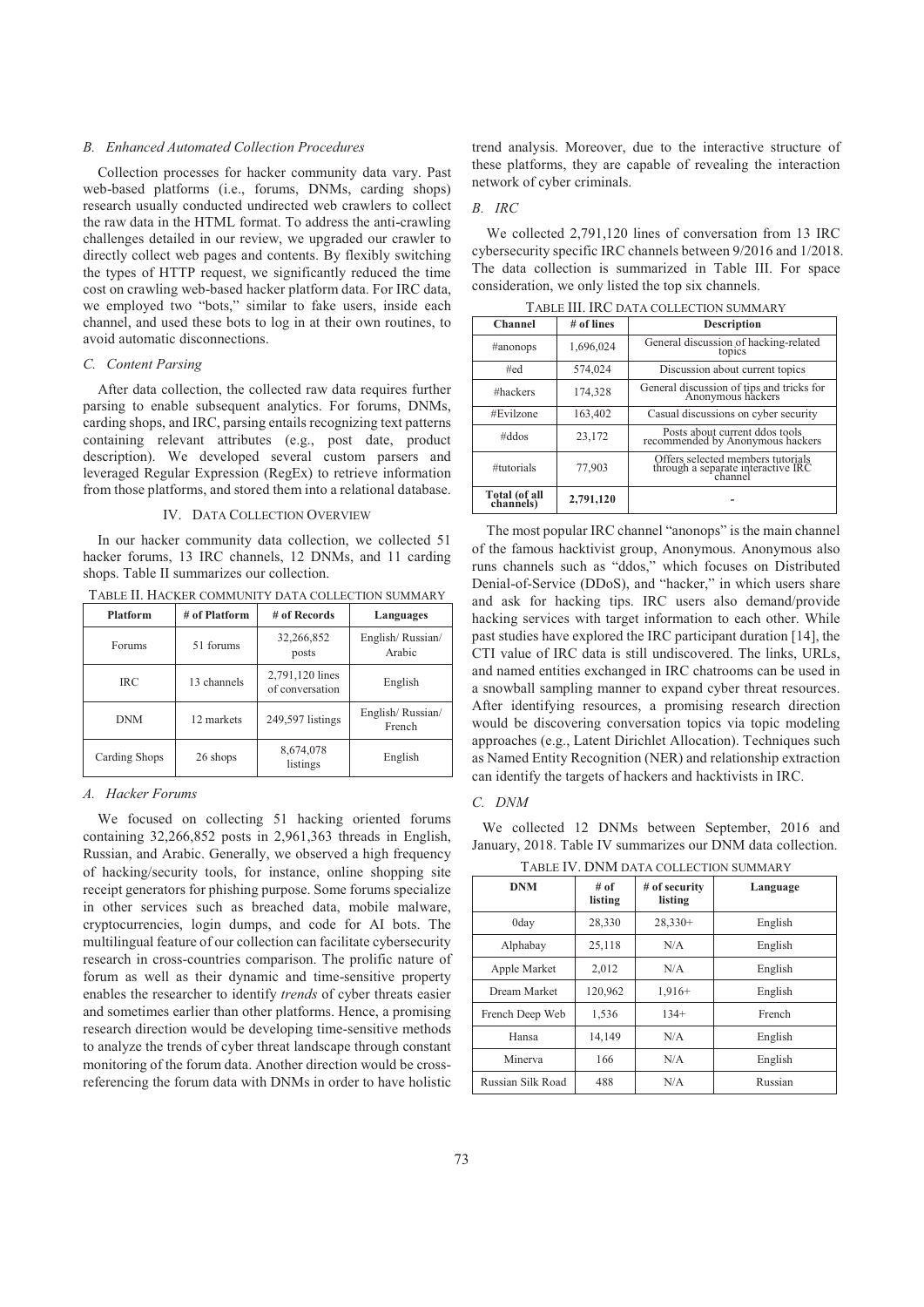| SilkRoad3     | 1,798   | $70+$     | English                                 |
|---------------|---------|-----------|-----------------------------------------|
| TradeRoute    | 35,504  | $547+$    | English                                 |
| <b>TOCHKA</b> | 1.958   | $300+$    | Russian/English                         |
| Valhalla      | 17,576  | $695+$    | English                                 |
| Total:        | 249,597 | $31,992+$ | English/Russian/<br><b>French/Dutch</b> |

All DNMs, except for 0day, contain illicit product not limited to cybersecurity. Among these DNMs, 60% of the products are drug related. Cybersecurity-related products account for around 20%, while the remainder are weapon and stolen personal document. 0day data, on the other hand, contains only exploits. Such listings display information about the exploit category, description, the platform affected the exploit, and severity level. Most of the listings were originally priced. Once a patch or fix for the exploit comes out, the listing becomes free. In our collection, only 37 out of 28,330 exploits are priced, and the rest are free. Figure 6 is an example of 0day exploit listing.



Figure 6. An example of a 0day exploit listing

Since DNMs are relatively new compared to other platforms, there is more untapped research opportunities in this area. The study by Nunes et al. (2016) is one of the few studies targeting this area in which 11,992 DNM products were collected and semi-supervised classification were employed to find the hacking-related products. Based on the collected DNM data we observe that there is a rise in the number of non-English marketplaces. More specifically, multilingual identification of threats across marketplaces with different languages such as Russian and French would add a global insight of threats. Crossplatform studies can be expanded beyond analyzing DNMs with different languages. We found some overlap between cyber threats being advertised in DNMs and forums. Studying the supply chain aspects of the threats between these two platforms is another possible promising research area that can provide insights about the dissemination patterns and flow of the cybersecurity related products in the span of time.

#### *D. Carding Shops*

From 5/2014 to 1/2018, we collected 26 carding shops data with 8,674,078 listing. The majority are credit card dumps (6,596,093 listings), followed by Fullz and SSNs at 1,999,251 and 78,734 respectively. Table V summarizes our partial collection. For space considerations, we only listed the top nine shops and BuySSN, the only shop with personal information.

| Name                     | # of CVV and<br>Fullz | # of Dumps | # of<br>SSN  | Total     |
|--------------------------|-----------------------|------------|--------------|-----------|
| Jokers Stash             | 566,600               | 446,642    | $\bf{0}$     | 1,013,242 |
| <b>DUMPS MANIA</b>       | 42,311                | 777,634    | $\theta$     | 819,945   |
| Buybest                  | 9,008                 | 790,325    | $\theta$     | 799,333   |
| <b>United Dumps</b>      | 63,575                | 734,495    | $\theta$     | 798,070   |
| THE MONEY<br><b>TEAM</b> | 20,462                | 750,642    | $\mathbf{0}$ | 771,104   |
| <b>EBIN CC</b>           | 13,786                | 752,441    | $\theta$     | 766,227   |
| Golden Shop              | 19,732                | 727,888    | $\theta$     | 747,620   |
| Getcc Shop               | 609,770               | $\Omega$   | $\theta$     | 609,770   |
| <b>BuySSN</b>            | $\theta$              | $\theta$   | 78,734       | 78,734    |
| Total (of all<br>shops)  | 1,999,251             | 6,596,093  | 78,734       | 8,674,078 |

TABLE V. CARDING SHOPS DATA COLLECTION SUMMARY

Nine shops focus on selling payment card information. Six of them, such as Getcc Shop and Diamond Dumps, contain only Fullz data. Generally, price for payment card data greatly varies, and similar card information is frequently found across different shops. BuySSN (78,734 records), specializes in selling SSNs. Such information is capable of causing serious personal losses. One promising CTI direction is identifying customers whose data have been breached. That is, having both names and zip code of each stolen card, would help identify the customer with an acceptable precision which is useful for credit companies and law enforcement agencies. Given that both DNMs and carding shops share credit card information, cross-referencing the stolen data on carding shops with DNMs provides new insights about the dissemination patterns of breached data in the ecosystem.

# V. INTEGRATION INTO THE HACKER ASSETS PORTAL

A key aspect of the CTI process is presenting relevant collected data and selected analysis for user consumption. Adhering to key requirement for effective CTI, we integrate collected data into one of our projects, the Hacker Assets Portal (www.azsecure-hap.com). Funded by the National Science Foundation, the portal was designed to provide selected hacker community content to enhance education such that a specific group of CTI professionals can develop proactive CTI measures [15]. Initially hosting only forum data, the Portal has now includes all relevant records from DNMs and carding shops. Users can search, sort, and browse through content based on each platform's metadata. For example, users interested in identifying whether their credit/debit card was stolen can search their name. Should it appear, they can pinpoint which shop it is sold in, the card price, and others. Beyond these core functionalities, we developed visualizations for users to interactively explore the data. Carefully constructed based on